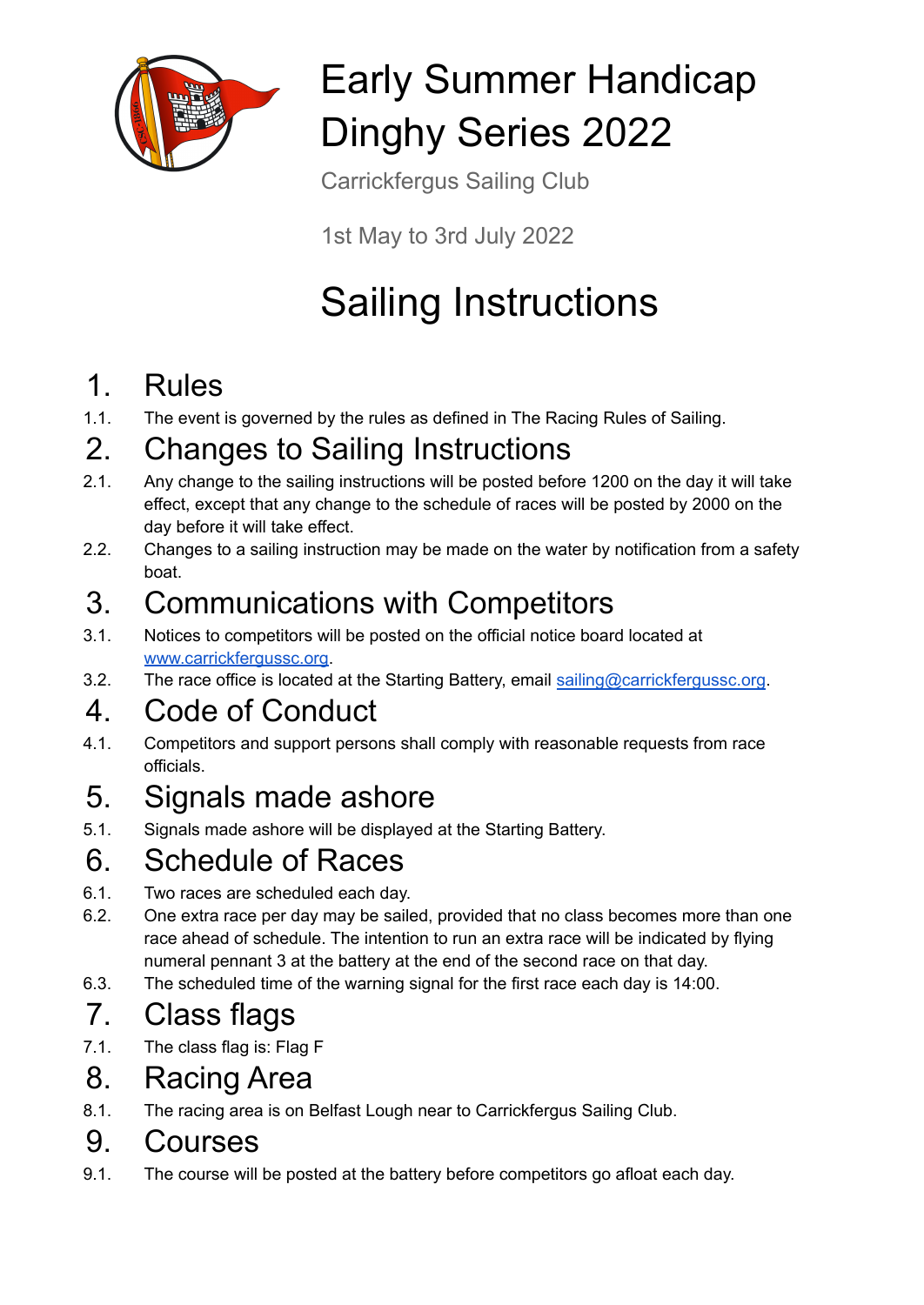## 10. Marks

10.1. Marks will be as described in the course posted, but will likely be red spherical.

## 11. The Start

- 11.1. The starting line will be as described in the course posted.
- 11.2. Boats whose warning signal has not been made shall avoid the starting area during the starting sequence for other races.

## 12. The Finish

12.1. The finishing line will be as described in the course posted.

## 13. Penalty System

13.1. The Post-Race Penalty, Advisory Hearing and RYA Arbitration procedures of the RYA Rules Disputes procedures shall apply. The outcome of an RYA Arbitration can be referred to a protest committee, but an arbitration cannot be reopened or appealed. See the Official Notice Board for details.

## 14. Time Limits

- 14.1. The Race Time Limit (see RRS 35) is 60 minutes, and the Finishing Window is 20 minutes.
- 14.2. The Finishing Window is the time for boats to finish after the first boat sails the course and finishes. Boats failing to finish within the Finishing Window, and not subsequently retiring, penalized or given redress, will be scored Time Limit Expired (TLE) without a hearing. A boat scored TLE shall be scored points for the finishing place one more than the points scored by the last boat that finished within the Finishing Window. This changes RRS 35, A5.1, A5.2 and A10.

## 15. Hearing Requests

- 15.1. For each class, the protest time limit is 60 minutes after the last boat in that class finishes the last race of the day or the race committee signals no more racing today, whichever is later. The time will be posted on the official notice board.
- 15.2. Hearing request forms are available from the race office at the Starting Battery.
- 15.3. Notices will be posted no later than 30 minutes after the protest time limit to inform competitors of hearings in which they are parties or named as witnesses. Hearings will be held in the protest room, located downstairs in the clubhouse, beginning at the time posted.
- 15.4. RRS 62.2(a) and 66.2(a) do not apply.

## 16. Scoring

16.1. Two races are required to be completed to constitute a series

(a) When fewer than five races have been completed, a boat's series score will be the total of her race scores.

(b) When from five to eight races have been completed, a boat's series score will be the total of her race scores excluding her worst score.

(c) When from nine to twelve races have been completed, a boat's series score will be the total of her race scores excluding her two worst scores.

(d) When from thirteen to sixteen races have been completed, a boat's series score will

Rodgers Quay, Carrickfergus, Co. Antrim, BT38 8BE 028 9335 1402 sailing@carrickfergussc.org www.carrickfergussc.org Company Registration Number NI608939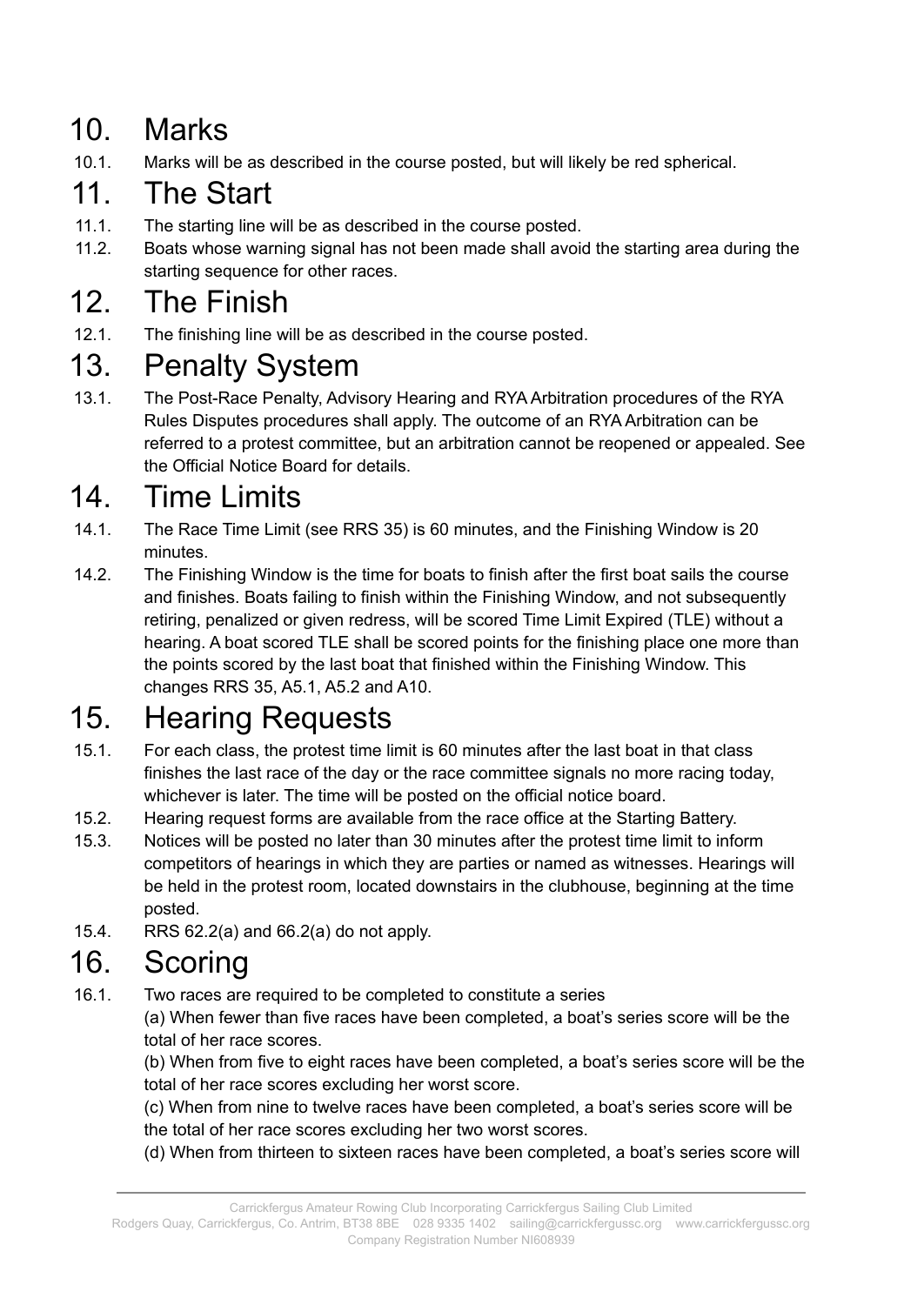be the total of her race scores excluding her three worst scores.

(e) When seventeen or more races have been completed, a boat's series score will be the total of her race scores excluding her four worst scores.

16.2. Rule A5.2 is changed so that, a boat that did not come to the starting area, came to the starting area but did not start, did not sail the course, did not finish, retired or was disqualified shall be scored points for the finishing place one more than the number of boats that came to the starting area.

## 17. Safety Regulations

17.1. A boat that retires from a race shall notify the race committee at the first reasonable opportunity.

## 18. Equipment and Measurement Checks

18.1. A boat or equipment may be inspected at any time for compliance with the class rules, notice of race and sailing instructions.

#### 19. Trash Disposal

19.1. Trash may be placed aboard official vessels.

#### 20. Prizes

20.1. Prizes will be given in each class for 1st, 2nd & 3rd overall.

#### 21. Risk Statement

- 21.1. Rule 3 of the Racing Rules of Sailing states: 'The responsibility for a boat's decision to participate in a race or to continue racing is hers alone.'
- 21.2. Sailing is by its nature an unpredictable sport and therefore inherently involves an element of risk. By taking part in the event, each competitor agrees and acknowledges that:

(a) They are aware of the inherent element of risk involved in the sport and accept responsibility for the exposure of themselves, their crew and their boat to such inherent risk whilst taking part in the event.

(b) They are responsible for the safety of themselves, their crew, their boat and their other property whether afloat or ashore.

(c) They accept responsibility for any injury, damage or loss to the extent caused by their own actions or omissions.

(d) Their boat is in good order, equipped to sail in the event and they are fit to participate.

(e) The provision of a race management team, patrol boats and other officials and volunteers by the event organizer does not relieve them of their own responsibilities.

(f) The provision of patrol boat cover is limited to such assistance, particularly in extreme weather conditions, as can be practically provided in the circumstances.

(g) It is their responsibility to familiarise themselves with any risks specific to this venue or this event drawn to their attention in any rules and information produced for the venue or event and to attend any safety briefing held for the event.

(h) They are responsible for ensuring that their boat is equipped and seaworthy so as to be able to face extremes of weather; that there is a crew sufficient in number,

experience and fitness to withstand such weather; and that the safety equipment is